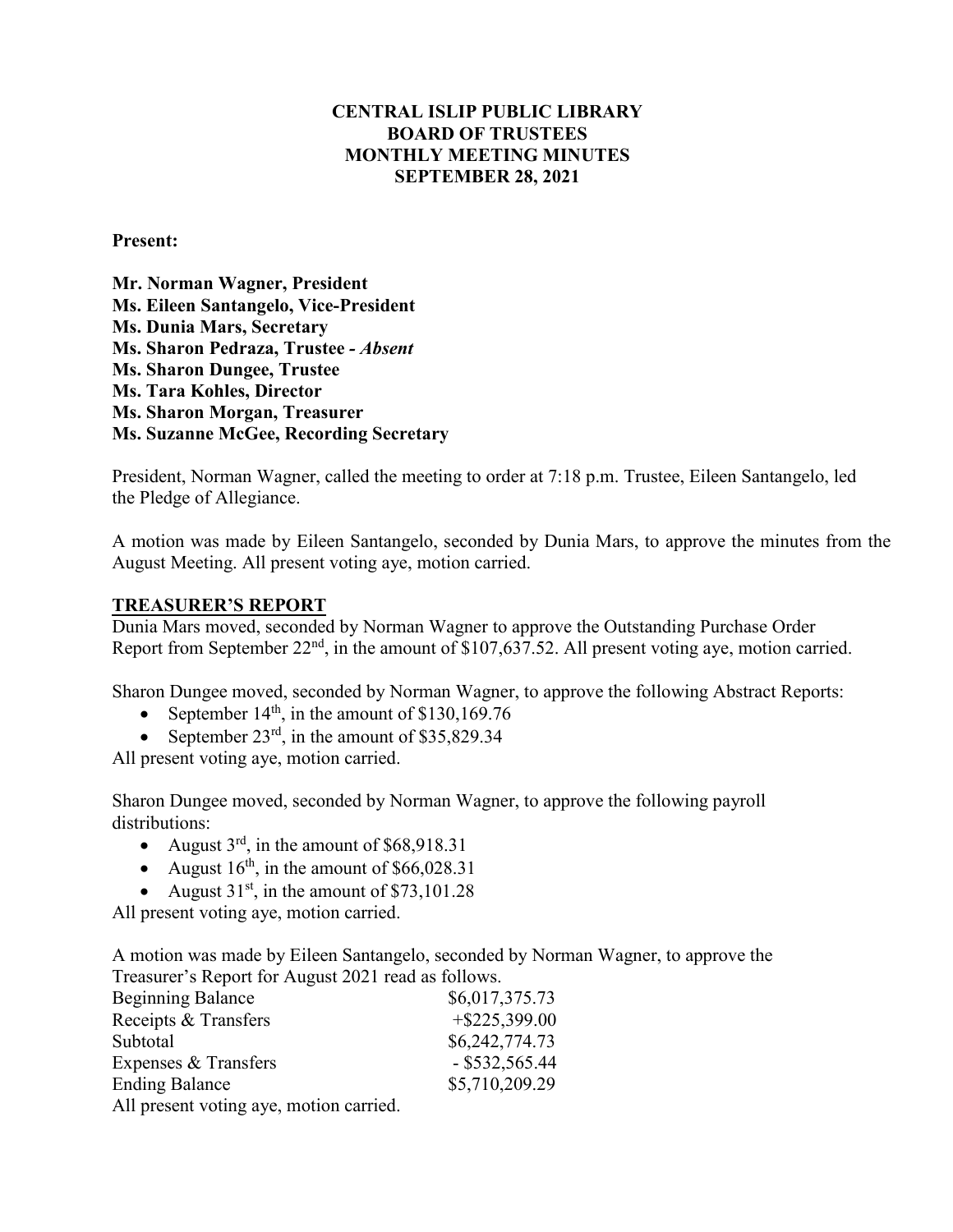# **DIRECTOR'S REPORT**

Katelyn Moss gave the Board an update on the social worker, Emelin Vanegas, who is interning at the library. She has been able to assist six patrons and works with teens. She will be at the library until the end of the December.

Ms. Kohles submitted a proposal for an Asset Management policy to provide procedures and guidelines. It was drafted by the Business Manager and reviewed by the Library Attorney.

Ms. Kohles would like approval to establish a new library account to begin accepting credit and debit cards. The account would be held separately from the general fund and payroll accounts.

The librarian welcomed the Head Custodian Greg Lebitz to the staff on September 20<sup>th</sup>. Also, Part-Time Custodial Staff member, Jorge Vera-Lozano retired on September 17<sup>th</sup>.

Ms. Kohles is requesting the following appointments:

- Pablo Acosta to the position of Full-Time Custodian
- Giulia Laraia and Katherin Alvarado to the positions of Part-Time Librarian Trainees

The library is proud to announce this year's Suffolk County Library Associations ELSA Award winner, is Central Islip's own Kelly Hurtado-Lopez! This is the first ELSA award given to a Central Islip Library Employee. She will be honored at the SCLA annual dinner on October 21st at the West Sayville Country Club. Ms. Kohles is requesting a Board motion for the purchase of 10 tickets.

Katelynn Moss was one of six public librarians chosen statewide to participate in the Developing Leaders workshop and she also received a scholarship. Ms. Kohles is requesting approval for the remaining tuition for the program.

## **NEW BUSINESS**

Sharon Dungee moved, seconded by Eileen Santangelo, to approve the appointment of Giulia Laraia, to the position of Part-Time Librarian Trainee (Children's Services) at an hourly rate of \$18.97, effective October 1<sup>st</sup>. All present voting aye, motion carried.

Sharon Dungee moved, seconded by Eileen Santangelo, to approve the appointment of Katherin Alvarado, to the position of Part-Time Librarian Trainee (Children's Services) at an hourly rate of \$18.97, effective October 1<sup>st</sup>. All present voting aye, motion carried.

Norman Wagner moved, seconded by Sharon Dungee, to approve the appointment of Pablo Acosta, to the position of Full-Time Custodian Worker I, at the annual salary of \$47,085, effective September 29<sup>th</sup>. All present voting aye, motion carried.

Norman Wagner moved, seconded by Dunia Mars, to approve Katelynn Moss may attend New York Library Association's Developing Leaders Program from October 2021 through June 2022, with reimbursement for program fees. All present voting aye, motion carried.

Sharon Dungee moved, seconded by Eileen Santangelo, to resolve the Board of Trustees of the Central Islip Public Library does hereby vote to adopt the Asset Management Policy as presented. All present voting aye, motion carried.